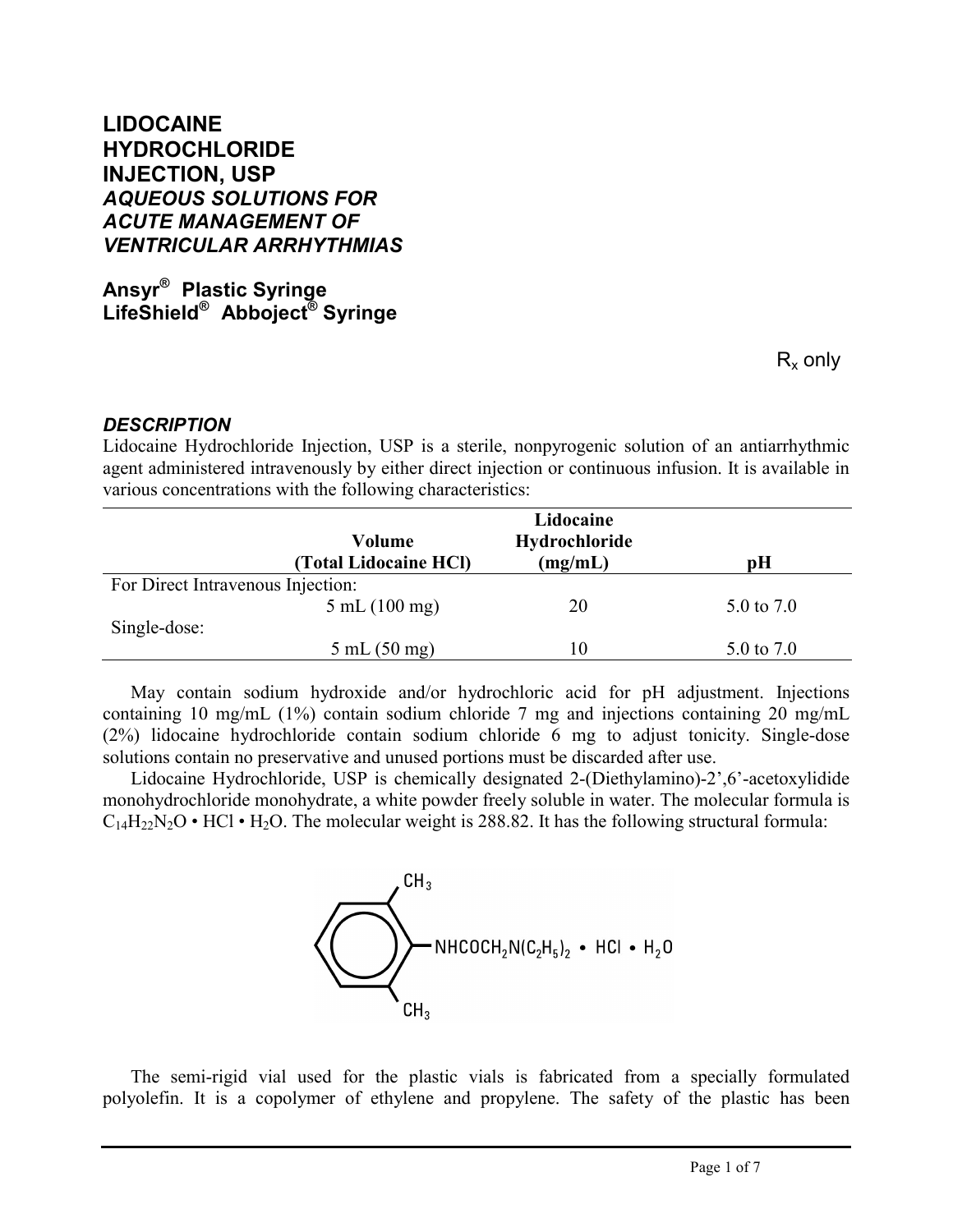confirmed by tests in animals according to USP biological standards for plastic containers. The container requires no vapor barrier to maintain the proper drug concentration.

The plastic syringe is molded from a specially formulated polypropylene. Water permeates from inside the container at an extremely slow rate which will have an insignificant effect on solution concentration over the expected shelf life. Solutions in contact with the plastic container may leach out certain chemical components from the plastic in very small amounts; however, biological testing was supportive of the safety of the syringe material.

#### *CLINICAL PHARMACOLOGY*

#### **Mechanism of Action and Electrophysiology:**

Studies of the effects of therapeutic concentrations of lidocaine on the electrophysiological properties of mammalian Purkinje fibers have shown that lidocaine attenuates phase 4 diastolic depolarization, decreases automaticity and causes a decrease or no change in excitability and membrane responsiveness. Action potential duration and effective refractory period of Purkinje fibers are decreased while the ratio of effective refractory period to action potential duration is increased. Action potential duration and effective refractory period of ventricular muscle are also decreased. Effective refractory period of the AV node may increase, decrease or remain unchanged and atrial effective refractory period is unchanged. Lidocaine raises the ventricular fibrillation threshold. No significant interactions between lidocaine and the autonomic nervous system have been described and consequently lidocaine has little or no effect on autonomic tone.

Clinical electrophysiological studies with lidocaine have demonstrated no change in sinus node recovery time or sinoatrial conduction time. AV nodal conduction time is unchanged or shortened and His-Purkinje conduction time is unchanged.

#### **Hemodynamics:**

j

At therapeutic doses, lidocaine has minimal hemodynamic effects in normal subjects and in patients with heart disease. Lidocaine has been shown to cause no, or minimal decrease in ventricular contractility, cardiac output, arterial pressure or heart rate.

#### **Pharmacokinetics and Metabolism:**

Lidocaine is rapidly metabolized by the liver and less than 10% of a dose is excreted unchanged in the urine. Oxidative N-dealkylation, a major pathway of metabolism, results in the metabolites monoethylglycinexylidide and glycinexylidide. The pharmacological/toxicological activities of these metabolites are similar to but less potent than lidocaine. The primary metabolite in urine is a conjugate of 4-hydroxy-2, 6-dimethylaniline.

The elimination half-life of lidocaine following an intravenous bolus injection is typically 1.5 to 2 hours. There are data that indicate that the half-life may be 3 hours or longer following infusions of greater than 24 hours.

Because of the rapid rate at which lidocaine is metabolized, any condition that alters liver function, including changes in liver blood flow, which could result from severe congestive heart failure or shock may alter lidocaine kinetics. The half-life may be two-fold or more greater in patients with liver dysfunction. Renal dysfunction does not affect lidocaine kinetics, but may increase the accumulation of metabolites.

Therapeutic effects of lidocaine are generally associated with plasma levels of 6 to 25 µmole/L (1.5 to 6 mcg free base per mL). The blood to plasma distribution ratio is approximately 0.84. Objective adverse manifestations become increasingly apparent with increasing plasma levels above 6 mcg free base per mL.

The plasma protein binding of lidocaine is dependent on drug concentration and the fraction bound decreases with increasing concentration. At concentrations of 1 to 4 mcg free base per mL,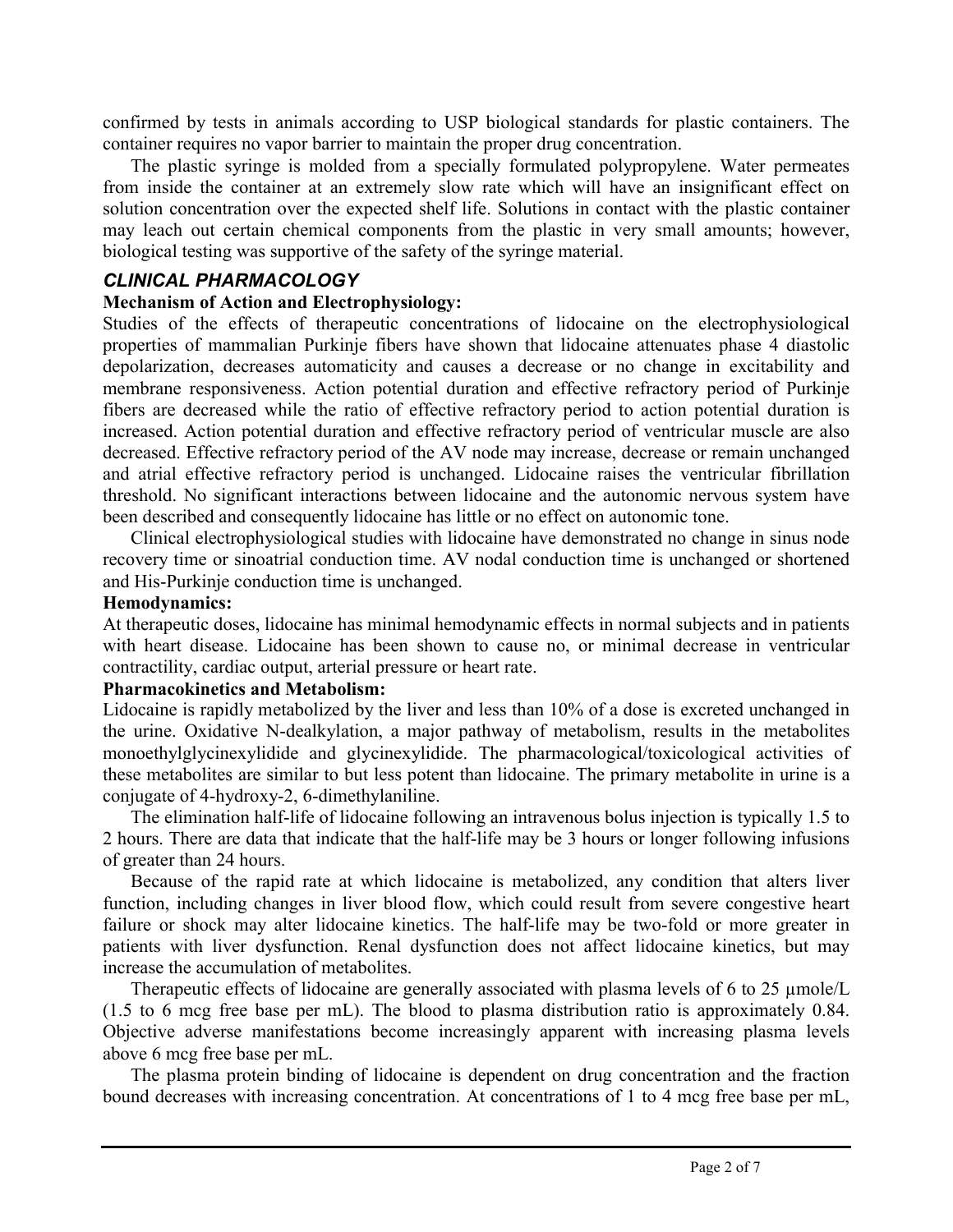60 to 80 percent of lidocaine is protein bound. In addition to lidocaine concentration, the binding is dependent on the plasma concentration of the α-1-acid glycoprotein.

Lidocaine readily crosses the placental and blood-brain barriers. Dialysis has negligible effects on the kinetics of lidocaine.

## *INDICATIONS AND USAGE*

Lidocaine hydrochloride injection administered intravenously or intramuscularly, is specifically indicated in the acute management of ventricular arrhythmias such as those occurring in relation to acute myocardial infarction, or during cardiac manipulation, such as cardiac surgery.

## *CONTRAINDICATIONS*

Lidocaine hydrochloride is contraindicated in patients with a known history of hypersensitivity to local anesthetics of the amide type. Lidocaine hydrochloride should not be used in patients with Stokes-Adams syndrome, Wolff-Parkinson-White syndrome or with severe degrees of sinoatrial, atrioventricular or intraventricular block in the absence of an artificial pacemaker.

#### *WARNINGS*

IN ORDER TO MANAGE POSSIBLE ADVERSE REACTIONS, RESUSCITATIVE EQUIPMENT, OXYGEN AND OTHER RESUSCITATIVE DRUGS SHOULD BE IMMEDIATELY AVAILABLE WHEN LIDOCAINE HYDROCHLORIDE INJECTION IS **USED.** 

Systemic toxicity may result in manifestations of central nervous system depression (sedation) or irritability (twitching), which may progress to frank convulsions accompanied by respiratory depression and/or arrest. Early recognition of premonitory signs, assurance of adequate oxygenation and, where necessary, establishment of artificial airway with ventilatory support are essential to management of this problem. Should convulsions persist despite ventilatory therapy with oxygen, *small* increments of anticonvulsant drugs may be used intravenously. Examples of such agents include benzodiazepines (e.g., diazepam), ultrashort-acting barbiturates (e.g., thiopental or thiamylal) or a short-acting barbiturate (e.g., pentobarbital or secobarbital). If the patient is under anesthesia, a short-acting muscle relaxant (e.g., succinylcholine) may be used. Longer acting drugs should be used only when recurrent convulsions are evidenced.

Should circulatory depression occur, vasopressors may be used.

Constant electrocardiographic monitoring is essential to the proper administration of lidocaine hydrochloride. Signs of excessive depression of cardiac electrical activity such as sinus node dysfunction, prolongation of the P-R interval and QRS complex or the appearance or aggravation of arrhythmias, should be followed by flow adjustment and, if necessary, prompt cessation of the intravenous infusion of this agent. Occasionally, acceleration of ventricular rate may occur when lidocaine hydrochloride is administered to patients with atrial flutter or fibrillation.

## *PRECAUTIONS*

j

1. **General:** Caution should be employed in the use of lidocaine hydrochloride in patients with severe liver or kidney disease because accumulation of the drug or metabolites may occur.

 Lidocaine Hydrochloride Injection, USP should be used with caution in the treatment of patients with hypovolemia, severe congestive heart failure, shock and all forms of heart block. In patients with sinus bradycardia or incomplete heart block, the administration of lidocaine hydrochloride intravenously for the elimination of ventricular ectopic beats without prior acceleration in heart rate (e.g., by atropine, isoproterenol or electric pacing) may promote more frequent and serious ventricular arrhythmias or complete heart block (see *CONTRAINDICATIONS*).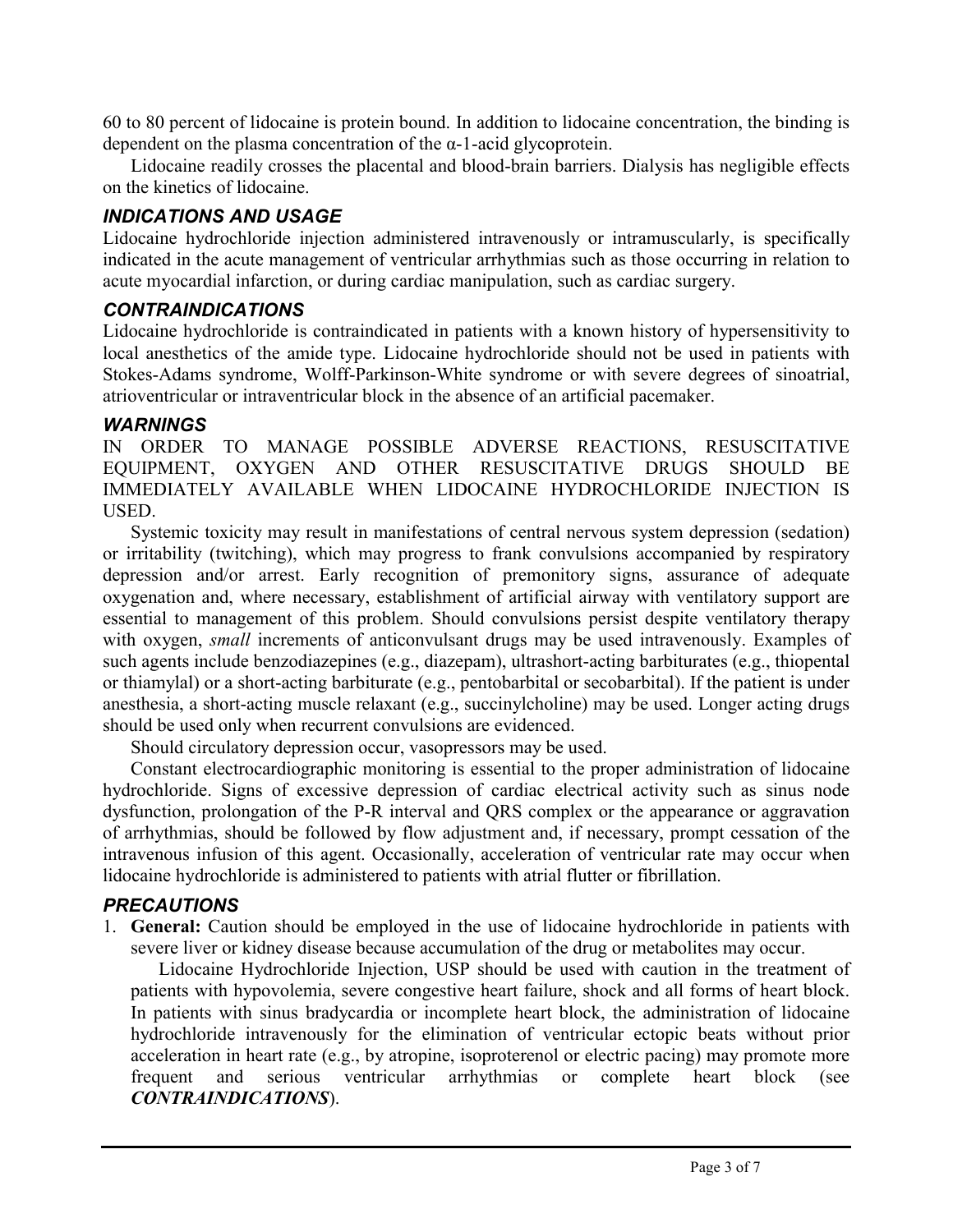Dosage should be reduced for pediatric patients and for debilitated and/or elderly patients, commensurate with their age and physical status.

 The safety of amide local anesthetic agents in patients with genetic predisposition of malignant hyperthermia has not been fully assessed; therefore, lidocaine should be used with caution in such patients.

In hospital environments where drugs known to be triggering agents for malignant hyperthermia (fulminant hypermetabolism) are administered, it is suggested that a standard protocol for management should be available.

 It is not known whether lidocaine may trigger this reaction; however, large doses resulting in significant plasma concentrations, as may be achieved by intravenous infusion, pose potential risk to these individuals. Recognition of early unexplained signs of tachycardia, tachypnea, labile blood pressure and metabolic acidosis may precede temperature elevation. Successful outcome is dependent on early diagnosis, prompt discontinuance of the triggering agent and institution of treatment including oxygen therapy, supportive measures and dantrolene (for details see dantrolene package insert).

- 2. **Patient Information:** The patient should be advised of the possible occurrence of the experiences listed under *ADVERSE REACTIONS*.
- 3. **Laboratory Tests:** None known.

j

- 4. **Drug Interactions:** Lidocaine Hydrochloride Injection, USP should be used with caution in patients with digitalis toxicity accompanied by atrioventricular block. Concomitant use of betablocking agents or cimetidine may reduce hepatic blood flow and thereby reduce lidocaine clearance. The concomitant use of these two agents may cause an increased incidence of adverse reactions, including central nervous system adverse reactions such as seizure. Lidocaine and tocainide are pharmacodynamically similar.
- 5. **Carcinogenesis, Mutagenesis, Impairment of Fertility:** Long term studies in animals to evaluate the carcinogenic and mutagenic potential or the effect on fertility of lidocaine HCl have not been conducted.
- 6. **Pregnancy: Teratogenic Effects:** Reproduction studies have been performed in rats at doses up to 6.6 times the maximum human doses and have revealed no significant findings. There are, however, no adequate and well-controlled studies in pregnant women. Because animal reproduction studies are not always predictive of human response, this drug should be used during pregnancy only if clearly needed.
- 7. **Labor and Delivery:** The effects of lidocaine HCl on the mother and the fetus, when used in the management of cardiac arrhythmias during labor and delivery are not known. Lidocaine readily crosses the placental barrier.
- 8. **Nursing Mothers:** It is not known whether this drug is excreted in human milk. Because many drugs are excreted in human milk, caution should be exercised when lidocaine is administered to a nursing woman.
- 9. **Pediatric Use:** Controlled clinical studies have not been conducted in the pediatric population to establish safety and efficacy in this population (see *DOSAGE AND ADMINISTRATION*).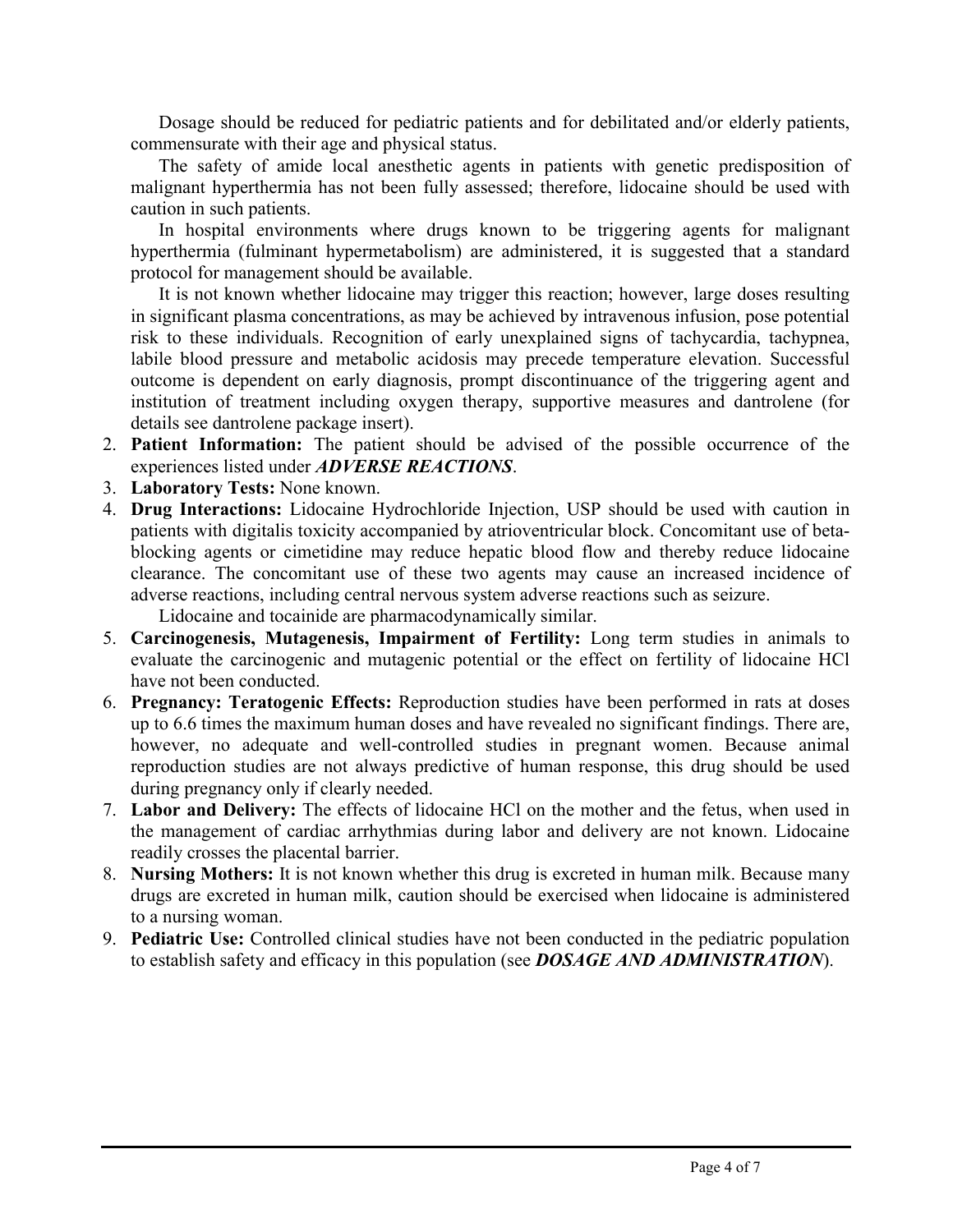# *ADVERSE REACTIONS*

Adverse experiences following the administration of lidocaine are similar in nature to those observed with other amide local anesthetic agents. Adverse experiences may result from high plasma levels caused by excessive dosage or may result from a hypersensitivity, idiosyncrasy or diminished tolerance on the part of the patient. Serious adverse experiences are generally systemic in nature. The following types are those most commonly reported. The adverse experiences under Central Nervous System and Cardiovascular System are listed, in general, in a progression from mild to severe.

- 1. **Central Nervous System:** CNS reactions are excitatory and/or depressant and may be characterized by light-headedness, nervousness, apprehension, euphoria, confusion, dizziness, drowsiness, tinnitus, blurred or double vision, vomiting, sensations of heat, cold or numbness, twitching, tremors, convulsions, unconsciousness, respiratory depression and arrest. The excitatory reactions may be very brief or may not occur at all, in which case, the first manifestation of toxicity may be drowsiness, merging into unconsciousness and respiratory arrest.
- 2. **Cardiovascular System:** Cardiovascular reactions are usually depressant in nature and are characterized by bradycardia, hypotension and cardiovascular collapse, which may lead to cardiac arrest.
- 3. Allergic reactions as a result of sensitivity to lidocaine are extremely rare and, if they occur, should be managed by conventional means.
- 4. **Neurologic:** There have been reported cases of permanent injury to extraocular muscles requiring surgical repair following retrobulbar administration.

## *DRUG ABUSE AND DEPENDENCE*

Although specific studies have not been conducted, lidocaine HCl has been used clinically without evidence of abuse of this drug or of psychological or physical dependence as a result of its use.

## *OVERDOSAGE*

Overdosage of lidocaine HCl usually results in signs of central nervous system or cardiovascular toxicity (see *ADVERSE REACTIONS*).

Should convulsions or signs of respiratory depression and arrest develop, the patency of the airway and adequacy of ventilation must be assured immediately. Should convulsions persist despite ventilatory therapy with oxygen, small increments of anticonvulsive agents may be given intravenously. Examples of such agents include a benzodiazepine (e.g., diazepam), an ultrashortacting barbiturate (e.g., thiopental or thiamylal) or a short-acting barbiturate (e.g., pentobarbital or secobarbital). If the patient is under general anesthesia, a short-acting muscle relaxant (e.g., succinylcholine) may be administered.

Should circulatory depression occur, vasopressors may be used. Should cardiac arrest occur, standard CPR procedures should be instituted.

Dialysis is of negligible value in the treatment of acute overdosage from lidocaine HCl.

# *DOSAGE AND ADMINISTRATION*

#### **Adults:**

j

**Single Direct Intravenous Injection (bolus):** ONLY THE 5 mL, 50 MG or 100 MG DOSAGE SIZES should be used for direct intravenous injection. The usual dose is 50 to 100 mg of lidocaine hydrochloride (0.70 to 1.4 mg/kg; 0.32 to 0.63 mg/lb) administered intravenously under ECG monitoring. This dose may be administered at the rate of approximately 25 to 50 mg/min (0.35 to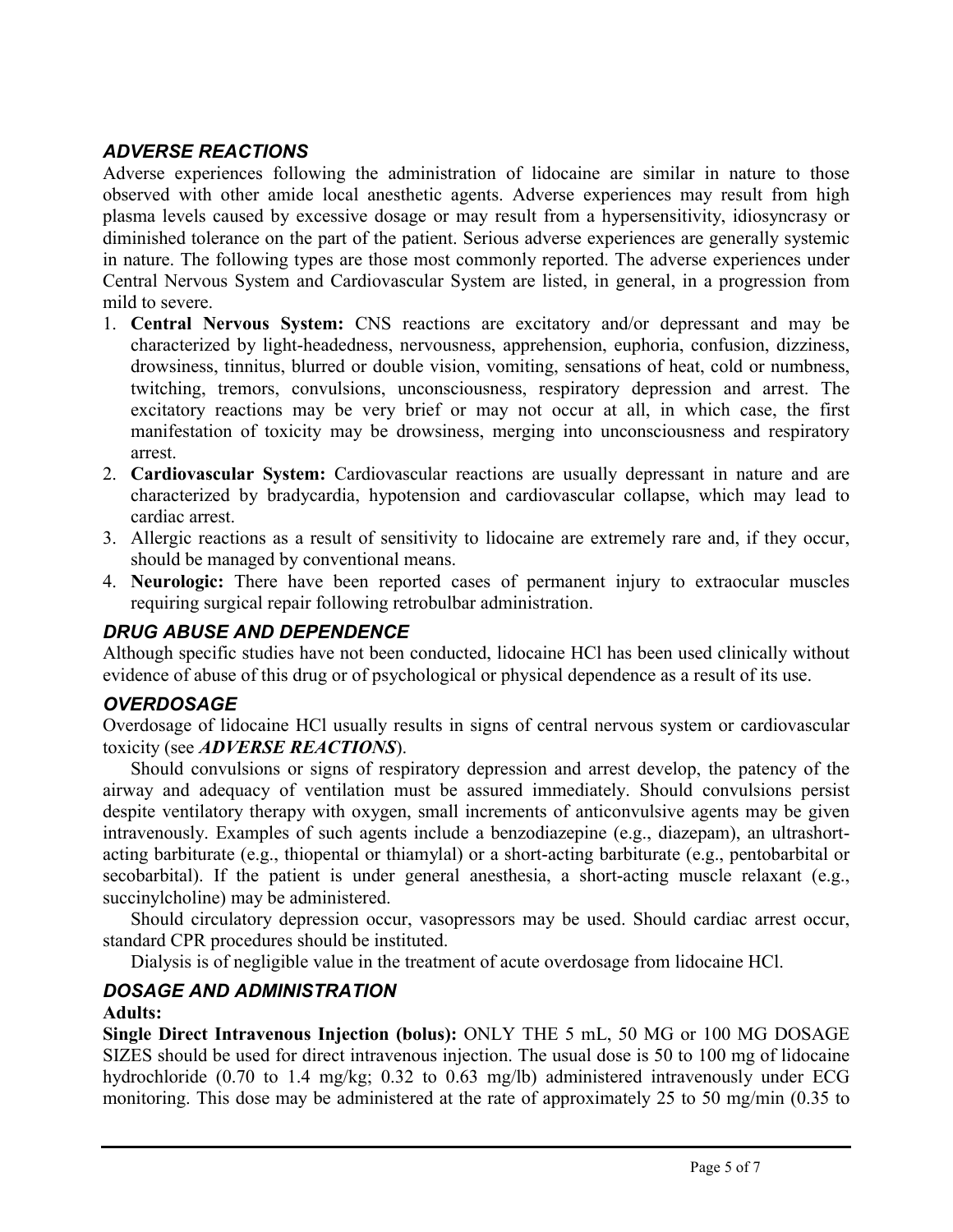0.70 mg/kg/min; 0.16 to 0.32 mg/lb/min). Sufficient time should be allowed to enable a slow circulation to carry the drug to the site of action. If the initial injection of 50 to 100 mg does not produce a desired response, a second dose may be injected after five minutes. NO MORE THAN 200 TO 300 MG OF LIDOCAINE HYDROCHLORIDE SHOULD BE ADMINISTERED DURING A ONE HOUR PERIOD.

**Continuous Intravenous Infusion:** Following bolus administration, intravenous infusions of lidocaine hydrochloride may be initiated at the rate of 1 to 4 mg/min of lidocaine hydrochloride (0.014 to 0.057 mg/kg/min; 0.006 to 0.026 mg/lb/min). The rate of intravenous infusions should be reassessed as soon as the patient's basic cardiac rhythm appears to be stable or at the earliest signs of toxicity. It should rarely be necessary to continue intravenous infusions of lidocaine for prolonged periods.

When administering lidocaine hydrochloride (or any potent medication) by continuous intravenous infusion, it is advisable to use a precision volume control I.V. set.

**Pediatric:** Controlled clinical studies in the pediatric population to establish dosing schedules have not been conducted. The American Heart Association's *Standards and Guidelines* recommends a bolus dose of 1 mg/kg, and an infusion rate of between 20-50 mcg/kg/min for prolonged therapy. When drug clearance is reduced, as in patients with shock, congestive heart failure or cardiac arrest, the infusion rate should not exceed 20 mcg/kg/min.

**NOTE: Regarding Prolonged Infusions:** There are data that indicate the half-life may be 3 hours or longer following infusions of greater than 24 hours in duration. Do not use if solution is discolored or cloudy.

Parenteral drug products should be inspected visually for particulate matter and discoloration prior to administration whenever solution and container permit.

To prevent needle-stick injuries, needles should not be recapped, purposely bent or broken by hand.

j